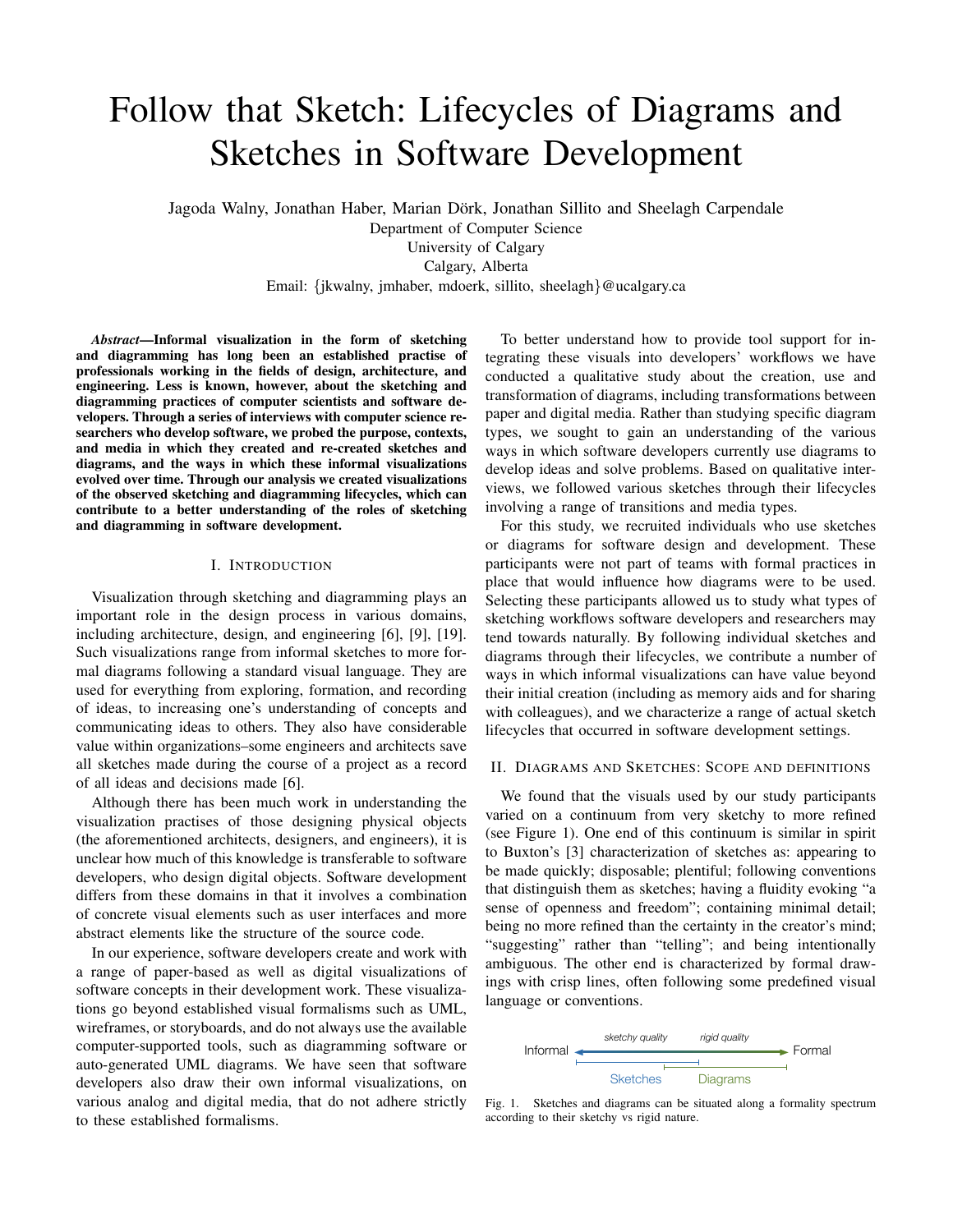We were interested in both sketches and diagrams as visual artifacts. The visual artifacts we saw can be arranged on our spectrum from *informal* to *formal* representations (see Figure 1). Throughout this paper, we call those visual artifacts towards the informal end of the spectrum *sketches*, and those visual artifacts towards the formal end of the spectrum *diagrams*. Some ambiguity occurs in the middle of the spectrum, where formal diagram elements are mixed with sketchy elements. We saw both sketches and diagrams that were created ad-hoc (rather than strictly following some software visualization convention such as UML); we call these *informal software visualizations*.

To better understand how software developers use sketches and diagrams in their work, we focus on two key aspects of their informal visualization practices: the contexts and tools used in the creation and use of sketches and diagrams (the how); and the reasons behind the evolution of these visual artifacts (the why). In the remainder of this paper we describe work related to the use and value of sketches in various domains, explain our study methodology, then present how sketches and diagrams used in software development transition through their lifecycles in terms of purpose, medium, and context. Before concluding the paper, we discuss the variety and uses of informal visualizations we encountered.

## III. RELATED WORK

Informal visualizations such as sketches have long been used to share, clarify, communicate, and store thoughts and ideas [22]. Due to their ability to support thought processes and idea development [17], [20], they have been identified as particularly valuable for creative design tasks [7], [11], [14]. Research in this area has been especially active across the fields of design (particularly architectural design) [8], [16] and engineering [6].

The informality of sketches is what makes them so valuable: the idea generation process is supported by their inherent ambiguities and simplifications. Tversky [21] notes that experienced designers have strategies for leveraging the ambiguity of their sketches to generate new ideas in a process called constructive perception. In software engineering, many have recognized that rough, low-fidelity, or "sketchy" prototypes [14], [15], [23] are more effective at generating ideas and encouraging feedback in the early stages of software design than their polished counterparts. In our research we are interested in the transformations that these early, informal sketches undergo in a software development setting.

Interest in digital sketching and diagramming tools dates back to 1963 with Sutherland's Sketchpad [18] and remains an active area of research [12]. Despite this interest and recent advances in pen- and touch-enabled computing, many still prefer paper for their sketches [13]. We argue that this less than complete adoption of software tools may be because in order to fully support digital sketching, these tools must take into account the entire lifecycle of these sketches.

Making a sketch is not an isolated activity; a series of sketches is like a conversation in which the sketch is just as instrumental as the sketcher in pushing an idea forward (what Goldschmidt [10] calls the "backtalk" of sketches). We extend this idea of a sketch conversation and demonstrate that a sketch has a lifecycle: it starts out as an idea and may end up as far as having a formal, polished representation. This idea was inspired in part by Cherubini et al.'s observation [4] that some sketches and diagrams in a software development setting were *reiterated* - revisited over and over again.

In studying sketch lifecycles we inevitably need to consider transitions between different media. There is some interest in integrating sketches across various media, for example, Branham et al.'s Reboard system [2] captures whiteboard drawings and makes them available for reuse across devices, or Brandl et al.'s work on integrating paper-based and digital interfaces using paper enhanced with Anoto patterns [1]. Our study is intended to expand our understanding of such transitions by providing a snapshot of how and why a software developer's sketch might transform across media and contexts.

#### IV. METHODOLOGY

Our study involved semi-structured interviews with eight participants who explained the lifecycles of one or two sketches and diagrams as part of their software development.

*Participants.* We recruited software developers who used visualizations such as sketches or diagrams related to their software development practice. We recruited participants via a mailing list reaching graduate students and professors in a computer science department at a university. Our participants included six graduate students, one university professor, and one postdoctoral fellow. They were not part of teams that had formal practices dictating how sketches and diagrams were to be used; they all had relative freedom to design their own workflows. While participants made diagrams as and when they wished, they were sometimes influenced by their supervisor's wishes or advice. This allowed us to see the types of workflows our participants tend towards naturally.

*Study Design.* We conducted our study in two phases. In the first phase, we interviewed five participants about the lifecycles of one or two of their sketches or diagrams that related to software development. These five interviews were semi-structured and lasted approximately one hour each. After initial open-coding analysis [5] of the data collected in phase one, we conducted a second round of interviews with four additional participants lasting approximately thirty to fortyfive minutes, and were structured similarly to the interviews in phase one but with an increased focus on transitions in sketching practices. We discarded one interview due to the participant not being involved in any software development.

*Semi-Structured Interviews.* At the beginning of each interview the participants filled out a questionnaire to establish some background information about the software development project, their role in it, and their previous experience with sketching or diagramming. During the interviews, we asked questions about the context in which the sketch was created, characteristics of previous versions, the purpose of creating the sketch, the roles of people involved in creating or viewing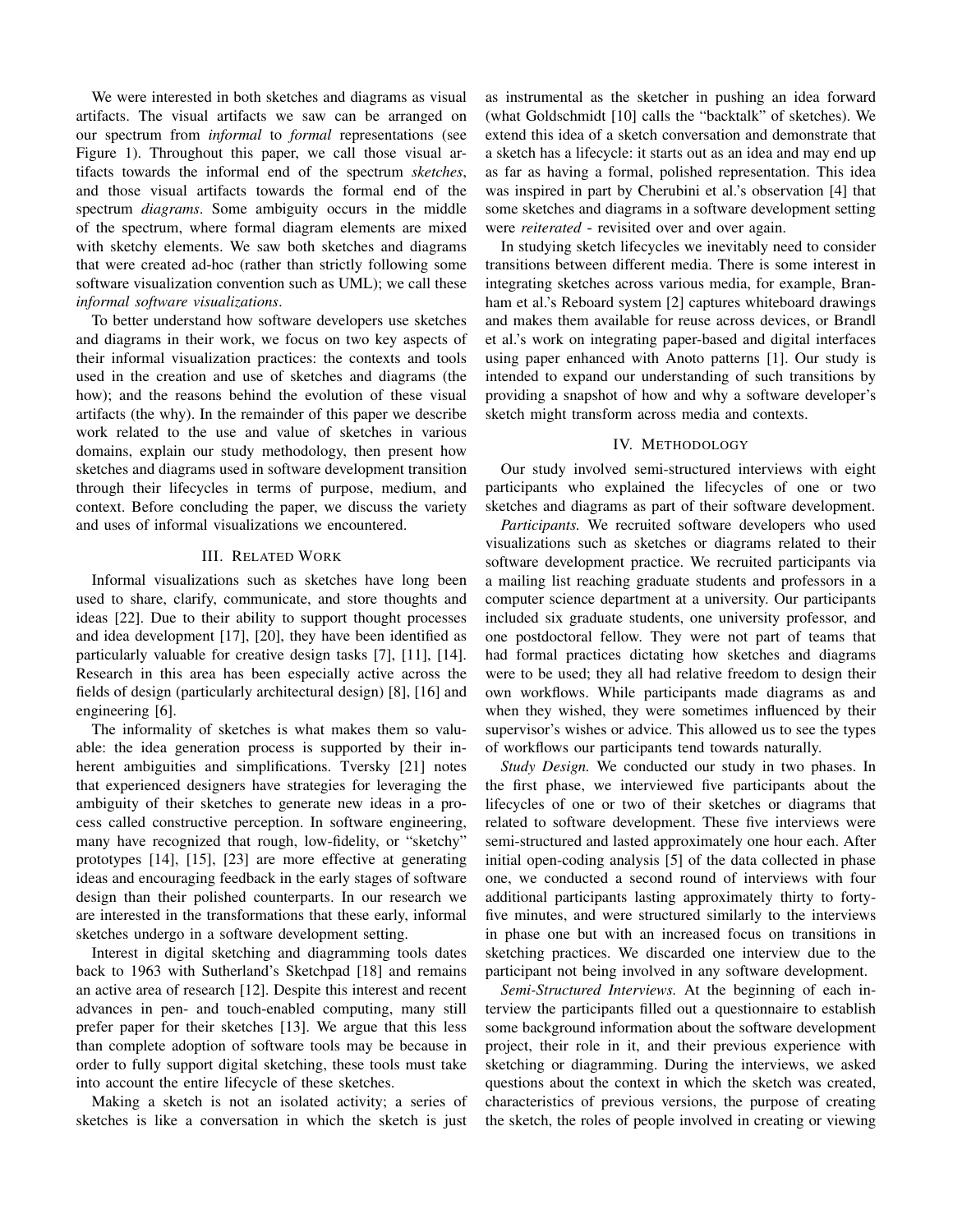the sketch, the tools and techniques used, and their personal experience during the creation of sketches. In the interviews of the second phase, we specifically asked participants to show us an example of a sketch they actively revisited. We asked questions about this sketch and their typical behaviours.

*Analysis.* All interviews were videotaped to record sketches in context of participants' gestures and statements during the interview. We transcribed the audio as well as the relevant diagram characteristics. After phase one, we performed an open coding of the transcript data and then determined what interesting observations emerged from the data in the form of broad categories. From this analysis it emerged that, in order to study the lifecycles of these sketches and diagrams, we would need to focus on transitions between sketch stages and media.

We then conducted phase two of our interviews with an increased focus on these transitions. We analyzed phase two data and re-analyzed phase one data in light of transitions. Based on this open coding and our observations of the video transcripts we created diagrams depicting the lifecycles of the sketches and diagrams revealed by the participants.

## V. WHAT IS A TRANSITION?

From our analysis it emerged that the clearest way to describe the visualization lifecycles we saw was through the lens of the transitions they passed through.

We define a transition as a passage of a visualization from one state to another, where a state describes medium, context (personal or group), actual form the diagram takes (thus an alteration, annotation, or re-creation would all be a change of state), or a change in use status (actively being used, not in use). This definition emerged both from answers from our participants regarding the contexts in which they created sketches or diagrams and from our analysis of the data.

Each transition can be grouped into one of five categories:

- *Creation*: A special-case transition in which a visualization goes from existing as an idea in the developer's mind to having an actual form on an analog or digital medium.
- *Iteration*: This transition involves a change in the form of the diagram, either through redrawing, annotating, or summarizing of previous diagrams.
- *Copying*: This transition involves making a direct reproduction of the diagram through such means as copying, scanning, or taking a picture.
- *Archival*: This transition involves a change in status of the diagram to inactive. The diagram is stored somewhere, but not actively accessed.
- *Discarding*: This transition involves discarding the diagram, usually deliberately.

Together, these transitions form a sketch and diagram visualization lifecycle. In the next section, we describe the range of lifecycles we observed through the lens of these transitions.

#### VI. DIAGRAMS/SKETCHING PRACTICES

We use a series of lifecycle diagrams to show both the variation and the commonalities between the sketches and diagrams we followed. The sketching and diagramming practices from our analysis are represented in Figures 3–5. The horizontal axis is a non-linear representation of time, while the vertical axis indicates the relative number of people involved in the creation, manipulation, or discussion around the media object. The lowest position along the vertical axis indicates single-person use, and higher positions indicate more people are exposed to the sketch. Icons represent the type of medium used; icon labels indicate the action taken with the medium; arrows represent transitions between media types and/or states of the diagram or sketch; arrow labels represent reasons for transition; and varying colours and arrow types indicate different types of transitions. The media and transition types are listed in Figure 2.



Fig. 2. Media and transition types encountered in interviews; this is a legend for Figures 3 through 5.

Each participant description characterizes the participant regarding their sketching practice and describes a sketch workflow (represented in the diagrams) along multiple transitions ranging from creation, iteration, and copying to archiving and discarding. We grouped participants into three classes of sketching practices: those with a thoroughly considered workflow (Section VI-A), those with a freeform workflow (Section VI-B), and those with low sketching activity (Section VI-C).

#### *A. Participants with thoroughly considered workflows*

Participants in this category put a high amount of effort into thinking about and adjusting their workflow to support sketching and diagramming.

Participant #4 (P4), unlike any other participant, took great care to set up a system in which all of his sketches and diagrams would end up in digital form in an efficient manner. He was the only participant we interviewed who regularly and deliberately used a tablet PC to create sketches and diagrams. (P1 and P3 both owned tablet PCs but felt that they were too cumbersome to use as compared to paper or whiteboards.)

P4 was aware of the limitations of tablet PCs but was determined to create a workflow that worked for him. He scanned the most valued of his old sketchbooks into a digital archive and carefully chose a model of tablet PC with a weight and responsiveness he was comfortable with. He also carefully chose his diagramming software, a vector-based drawing application that specifically supports tablet PCs, allows the creation of custom templates, and exports to vector (PDF) and JPEG formats. Because P4 spent so much time optimizing his diagramming system, he was able to explain to us in detail his typical diagram lifecycle (see Figure 3).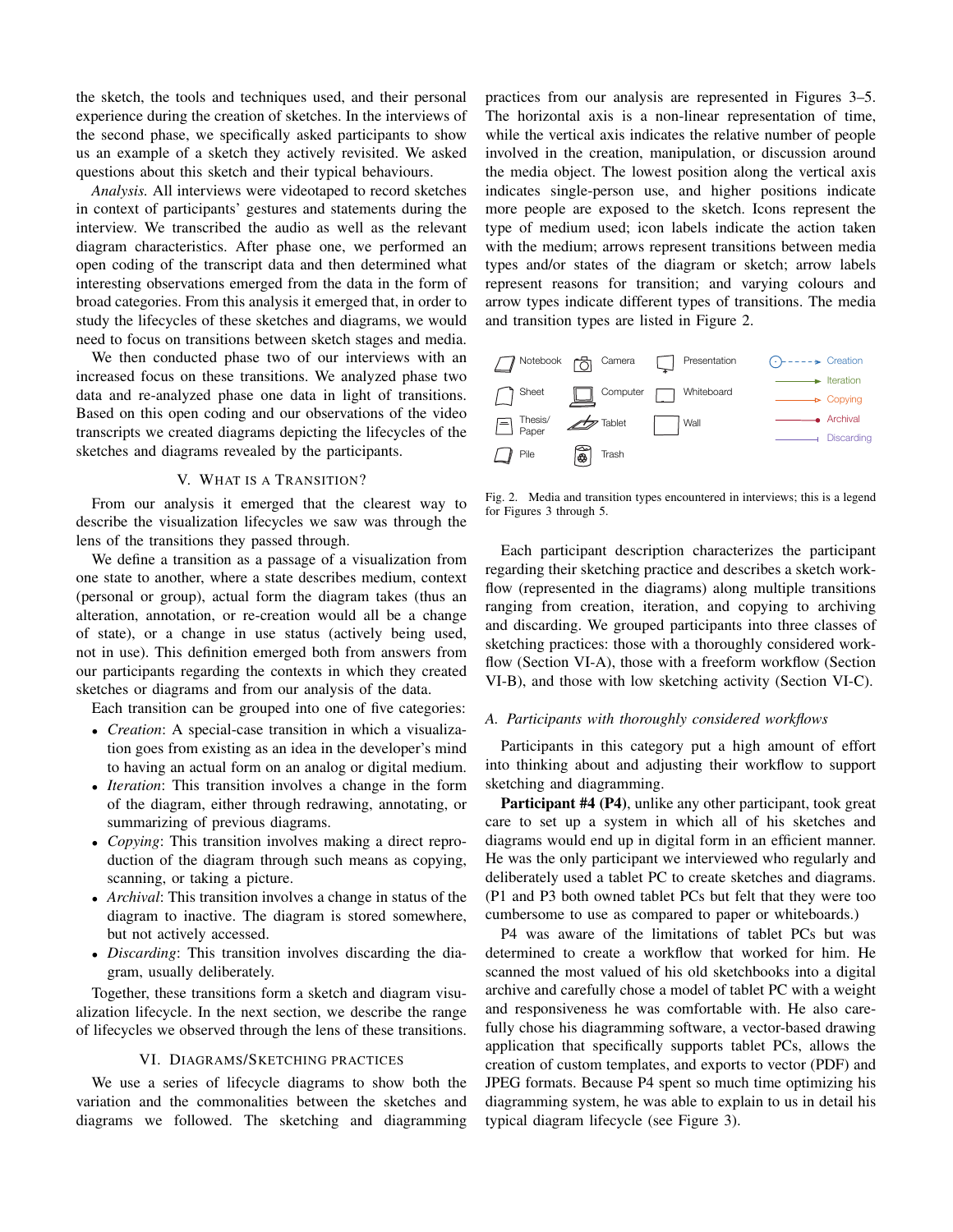

Fig. 3. Depictions of diagram lifecycles by participants with thoroughly considered workflows (Participants #4, #1, and #3). Participant #4's lifecycle showcases extensive, deliberate use of digital media; Participant #1's shows iterative refining of prototype sketches and diagrams for a user interface; and Participant #3's depicts the cycle of a diagram-turned-contract.

*Creation.* P4 engages in two types of brainstorming: individual and in groups. When exploring ideas alone, he draws directly on his tablet PC, using his chosen drawing program. He does this also in public (e.g., on a bus), but admits to feeling self-conscious using a computer instead of paper out in public. When brainstorming in groups, P4 usually uses paper, often large sheets everyone can draw on. In both cases, P4 often references previous sketches when exploring new ideas.

*Iteration.* After the creation stage, P4 translates ideas captured on paper to his tablet PC. Refining his ideas, he rearranges or redraws diagrams on his tablet PC. He cites the ability to make templates and rearrange elements as the biggest advantage of the tablet PC over paper.

*Copying.* To categorize his diagrams and see them in context, P4 prints out his diagrams (in colour) and places them in groups on the wall in his workspace organized by project. We can call this a "visible archive" of diagrams. P4 references this archive when exploring new ideas, beginning the diagram lifecycle again.

*Archiving.* Once the digital diagrams have matured through iteration, several things happen: P4 uploads the diagrams to a wiki accessible to his research group; the diagrams are saved to a digital tablet device for sharing during meetings; additionally, they are uploaded to a searchable online archive that supports optical character recognition making it easy to find specific diagrams or browse through old diagrams.

*Discarding.* P4 actively discards paper versions of diagrams that have digital equivalents, except for those he drew in sketchbooks before setting up this digital workflow. The sketches that were made as part of a group brainstorming are discarded as soon as digital versions exist. When a project ends, he discards the corresponding printed diagrams on the wall because he has no further need to see them in context.

Participant #1 (P1) was designing a user interface for a system used in a professional setting. This was a research project but, as in business projects, she had to satisfy the users and the decision-makers. Her sketching workflow was not as carefully considered as P4's, but she was reflective about it due to the encouragement from her supervisor to include sketching in her work (see Figure 3). She owned a tablet PC, but mainly used her sketchbook for sketching initial ideas.

*Creation.* P1 would sketch ideas in her free time, including small pockets of time such as when she was waiting to pick up her kids from school. Her main medium for brainstorming was a sketchbook; a tablet PC was too cumbersome and took too long to boot up.

*Iteration.* P1 would share selected sketches with her target user base directly from the sketchbook. As the ideas matured, she summarized them in her notebook (drawing a "summary sketch"), redrew them in a digital format and placed them in a presentation, which she gave to a group of decision makers. While she would share formal diagrams as part of presentations to decision makers, she would show more casual sketches to a smaller group of the user base earlier in the process.

*Copying.* P1 did not mention any scanning or photographing of her sketches, though she did reproduce her diagrams into PowerPoint when necessary for a presentation.

*Archiving.* P1's main way of archiving sketches and diagrams was her sketchbook, in particular the summary sketches.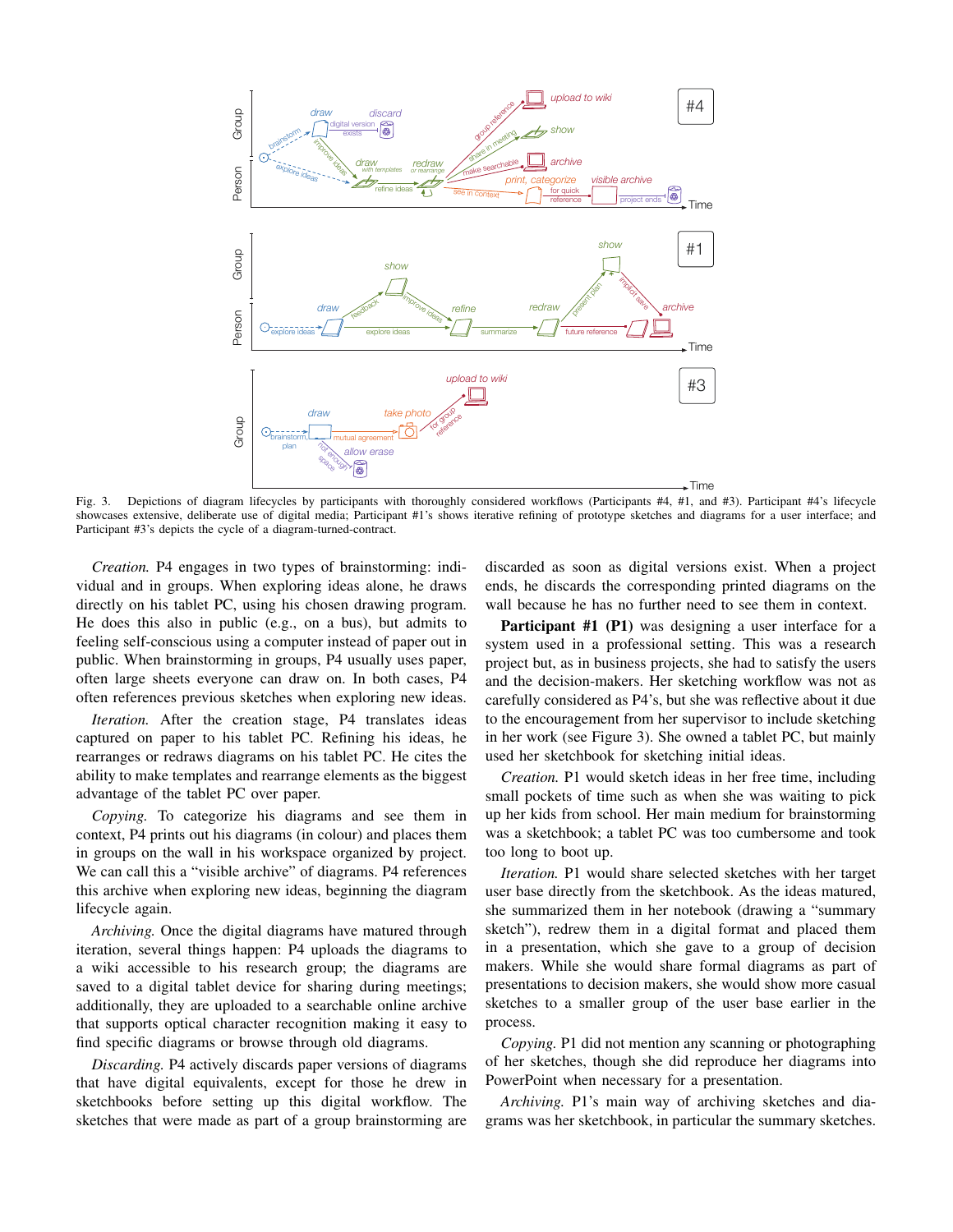*Discarding.* P1 did not discard her sketchbooks since they served as possible future reference sources. She also did not delete digital sketches that would be implicitly saved.

Participant #3 (P3) has a supervisory role and does not actually create software himself, but his students do, following a method based on agile software development methodology. The diagrams he uses are drawn by and/or with his students during group and project meetings (see Figure 3).

*Creation.* P3 and his students would brainstorm and plan by drawing sketches and diagrams on a whiteboard.

*Iteration.* P3 did not modify the sketches his students drew; at most he would reference them.

*Copying.* If a sketch or diagram represented a mutual agreement of tasks to be completed, P3 or his student took a photo and uploaded it to a wiki that all of P3's students had access to. This was considered to be evidence of a "contract" between student and supervisor.

*Archiving.* Sketches or diagrams were left on the whiteboard until the space was needed for a different use. Photos were archived on a wiki accessible to the entire group.

*Discarding.* P3 considers whiteboard sketches to be transient in that they could be erased any time.

## *B. Participants with a freeform workflow*

Participants in this category sketched often and had their own naturally emerging workflows for dealing with sketches and diagrams, which they adapted in collaborative settings when necessary.

Participant #5 (P5) programs graphical computer software, so her work is very visually oriented. She described to us the lifecycle of a diagram used for debugging (see Figure 4).

*Creation.* Initially, P5 was debugging her software using a debugger, but could not figure out a particular problem. She began sketching out the problem on the most readily available drawing surface at the time - a loose piece of paper from a stack of loose paper at her desk that she keeps for this purpose.

*Iteration.* When the paper sketch did not solve P5's problem she felt she needed to "clear her head" and "change her environment", so she moved to a communal whiteboard and began to sketch out her problem. Here, she discovered that she needed to account for several cases, and was missing one. Next she moved back to her desk and began to plan out how to implement the missing case on a piece of paper. The piece of paper stayed in a pile on her desk serving as a memory aid, so that when she switched tasks away from the implementation and then back, she could go back to the diagram and remember the state of mind she was in when she drew it.

*Copying.* P5 later decided that the drawing on the whiteboard did quite a good job of explaining the problem she was working on and the solutions, so she took a photo of it, which she then transferred to her hard drive.

At a later date, she planned to reference this photo while creating a formal, explanatory diagram that she would publish while documenting her software in a thesis or conference publication. She acknowledged that the final diagram might have slightly different elements, but was confident that the whiteboard sketch provided a good basis.

*Archiving.* The piece of paper stayed in a pile on P5's desk serving as an easily accessible memory aid.

*Discarding.* She said she would discard it when it no longer held any value for her as a memory aid, and was instead simply cluttering up her desk.

Participant #6 (P6), like P5, also programmed graphical computer software (see Figure 4). He showed us two different types of typical (for him) sketches. The first was a type of drawing he often used for debugging; the second, a typical diagram used to explain a concept to someone else.

*Creation.* When using a debugger, at times P6 finds that the numbers shown by the debugger (coordinates) provide little meaning without a visual reference. So he draws them on a piece of paper along with a visual representation of the coordinates to help solve the problems.

The second diagram type, the explanation sketch, is drawn in a meeting with someone else and is intended to be a transient diagram - used only for explanation and then erased.

*Iteration.* A debugging diagram is specific to a particular part of P6's software, so it has value to him when he returns to work on that part of this source code. He saves these diagrams in a notebook.

The explanation sketch turned out to be a type of diagram he drew often, so P6 used it to create a more generalized diagram that explained the underlying concept. He did this in digital format, and kept this generalized diagram for presentations or publications.

*Copying.* When debugging his code P6 occasionally needs a diagram that includes a screenshot of his software. In these cases he creates the diagram digitally rather than on paper.

For P6, an explanation sketch at times turns out to represent a particularly useful way of organizing or explaining the concept, in which case he takes a photo of the diagram and later creates a refined, formalized version of it for sharing in presentations or publications.

*Archiving.* The debugging diagrams have value to P6 when he returns to work on that part of this source code, so he saves these diagrams in a notebook. The explanation sketches, on the other hand, would only be saved indefinitely on his hard drive if they stand out in terms of clarity of explanation.

*Discarding.* The explanation sketches that are "rough or simple" are used only once and then get discarded or erased, unless determined to be useful in some way for the future.

Participant #2 (P2) is a project lead on a research project, working with one developer, and has a supervisor. P2 has an art background and draws digitally extremely infrequently. She states she would have drawn diagrams by hand in her thesis if that were possible. Her workflow is very freeform–sketches are drawn on loose paper and archived in piles. She showed us two visual artifacts: a network architecture diagram and a user interface diagram.

*Creation.* The first artifact (represented in Fig. 4) was a network architecture diagram. In order to plan out how several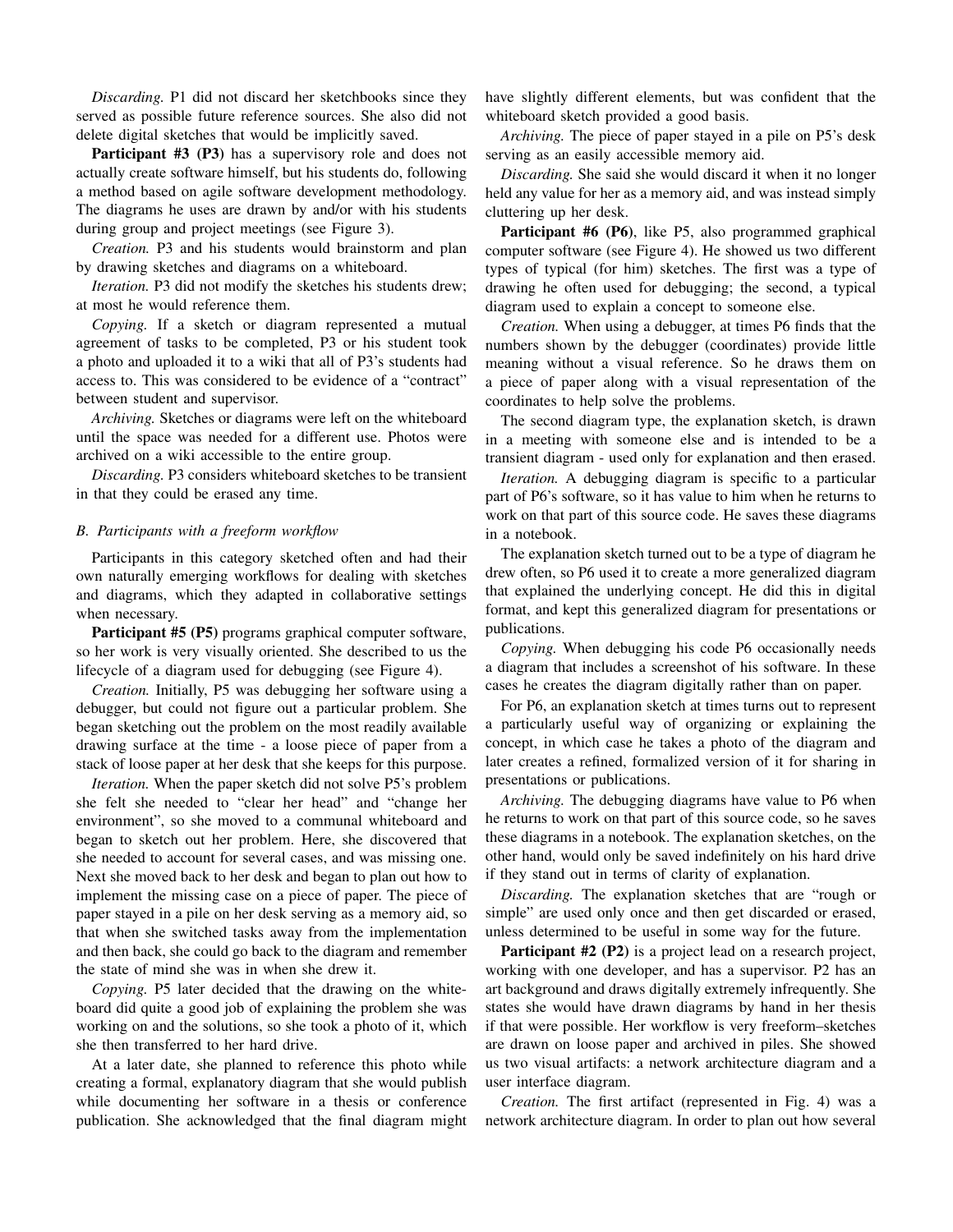

Fig. 4. Depiction of diagram lifecycles for participants with a freeform workflow (Participants #5, #6, and #2). Participant #5's lifecycle shows a debugging process; Participant #6 has two lifecycles, one for debugging (a), and one for explanation of a concept (b); Participant #2 also has two lifecycles, one representing her network sketches (a) and one representing her interface sketches (b).

servers would communicate with each other, she drew an initial sketch on a piece of paper.

The interface diagram was created on paper as she and a colleague brainstormed different interface ideas.

*Iteration.* P2 showed the network architecture sketch to a colleague to receive feedback and annotated the sketch with his comments. Once her vision of the network architecture had matured, she drew a diagram that summarized her plan, similar to P1's "summary sketches". She kept this summary diagram in a pile of loose papers connected to the project and referred to it when necessary.

For the interface sketch, she worked with her colleague to iteratively improve the ideas, drawing new sketches when necessary.

*Copying.* Once satisfied about the number of ideas, they needed to share them with their supervisor, who was away at the time. This was done by scanning and emailing the paper prototypes to their supervisor.

P2 wanted her collaborator to have the original prototype sketches so that he could reference the correct colours; P2 still wanted a copy for herself, however, so she made photocopies for her own use. She brought these photocopies to the meeting with her supervisor and annotated them with feedback from the meeting.

*Archiving.* P2 kept several iterations of the interface diagram, particularly the photocopies she had annotated at her meeting with her supervisor. She kept these photocopies with her other loose papers and referenced and refined them as necessary.

*Discarding.* P2 discarded previous versions of the network diagram to avoid clutter from material that was no longer up to date.

## *C. Participants with low sketching activity*

Participants in this category used diagrams more so than sketches and did not place a high importance on thinking about their sketching workflow.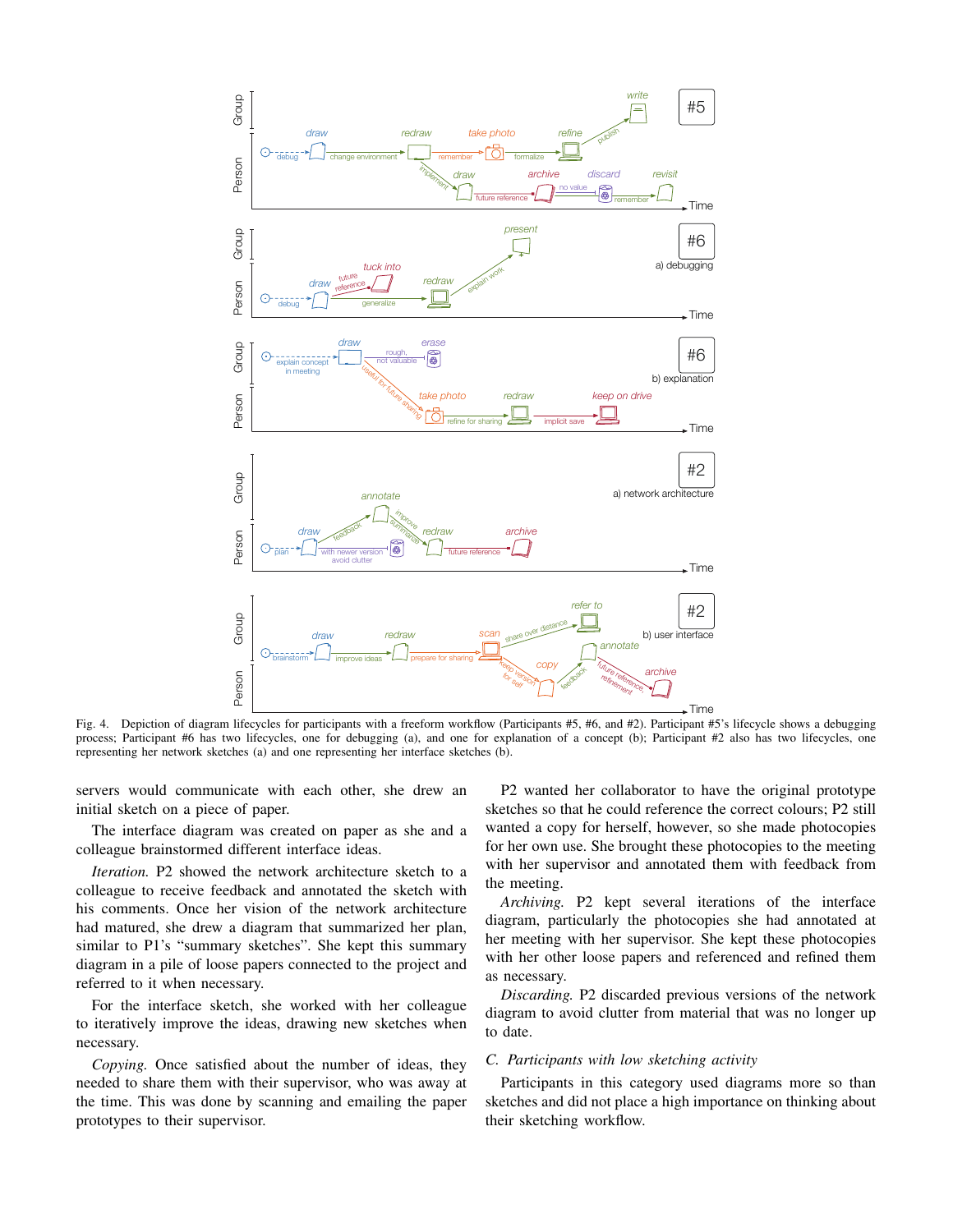

Fig. 5. Depictions of diagram lifecycles from participants with low sketching activity (Participants #8 and #7). Like Participant #4's workflow, Participant #8's workflow is centred around digital media. Participant #7's lifecycle shows an automatically generated diagram turned into an annotated printout.

Participant #8 (P8), who was creating system architectures for security, used paper but expressed a strong dislike for it. In contrast to P4, who actually liked paper but reduced its use in favour of the affordances of digital diagrams, P8 continued to use paper, but immediately created digital versions of valuable sketches and discarded the paper. He disliked that paper was not searchable, and he also disliked the clutter it created. P8 walked us through several sample diagrams (see Figure 5).

*Creation.* P8 still used paper for the majority of his brainstorming. In some cases he would insert mature ideas directly into slideshow software with basic diagramming tools. It was quite easy for him to create diagrams in the slideshow software, so he would put both personal ideas and diagrams intended for presentation in it.

*Iteration.* If a diagram was important enough to save it, P8 would create a digital version of it as soon as possible–either in the slideshow program or in the typesetting environment LaTeX. In some cases for formal presentation he kept the slideshow diagrams; in other cases he moved them into LaTeX. The slideshow program allowed him to "move boxes and lines around", but LaTeX, which generates a diagram from a plain text representation, let him organize diagrammatic elements conceptually but with less flexibility in layout.

P8 had two main reasons for using LaTeX diagrams, which took several hours to create: LaTeX had superior support for mathematical equations, and it was the format in which he created his publications, so making his diagrams in it provided a visual consistency he sought.

*Copying.* P8 did not take photos, print, or scan, but his LaTeX diagrams were fairly faithful representations of the original diagrams.

*Archiving.* P8, like all of our participants, did not explicitly delete digital files. Digital diagrams tend to be implicitly archived indefinitely.

*Discarding.* Pieces of paper with sketches were immediately discarded after they had been redrawn digitally.

Participant #7 (P7) is a researcher who was working on a network protocol when he told us about his sketching practices. His goal was to create a protocol that optimized particular parameters. In contrast to most participants' sketching practices moving from physical to digital media, the sketch lifecycle of P7 starts out with a digital diagram transitioning to annotated printouts.

*Creation.* In order to judge the performance of his protocol, P7 set up an automated method of generating graphs from log files produced by his software.

*Copying.* He prints out these graphs, staples them together, and together with his supervisor, annotates the diagrams with various comments and ideas for improvement.

*Iteration.* The process of generating these graphs is streamlined and he can re-generate any graph when needed. However, he has not yet had to re-generate any of the diagrams, and he frequently makes use of the printed versions because they contain many valuable annotations.

*Archiving.* He stores each stapled group of graphs in a neat pile on his desk (newest diagrams on top), which he can reference as he works on his protocol. The pile on his desk contained all of the graphs he had generated throughout the whole project.

*Discarding.* Up to the point of the interview, P7 had not discarded any diagrams.

#### VII. DISCUSSION

As we followed our participants' sketches and diagrams through their lifecycles, we saw that these lifecycles are quite complex. Initial sketches and diagrams undergo a variety of transitions. Our participants created and worked with sketches and diagrams for a wide range of purposes related to software development: generating, refining, and summarizing design ideas, evaluating software performance, debugging and for explanation and mutual agreement with colleagues. These visuals were created and recreated on various media including paper, notebooks, printers, cameras, photocopiers, Tablet PCs, PCs, and using auto-generators. Their contexts ranged from informal to formal, individual to group. The visuals served many uses including ideation, communication, and distillation.

*Ideation.* Sketches are frequently discussed as great vehicles for an ideation process [7], [9], [12], [20], and generating many sketches is a recommended technique for finding good ideas [3]. We found that while some sketches were only transient (such as those created on shared whiteboards and never